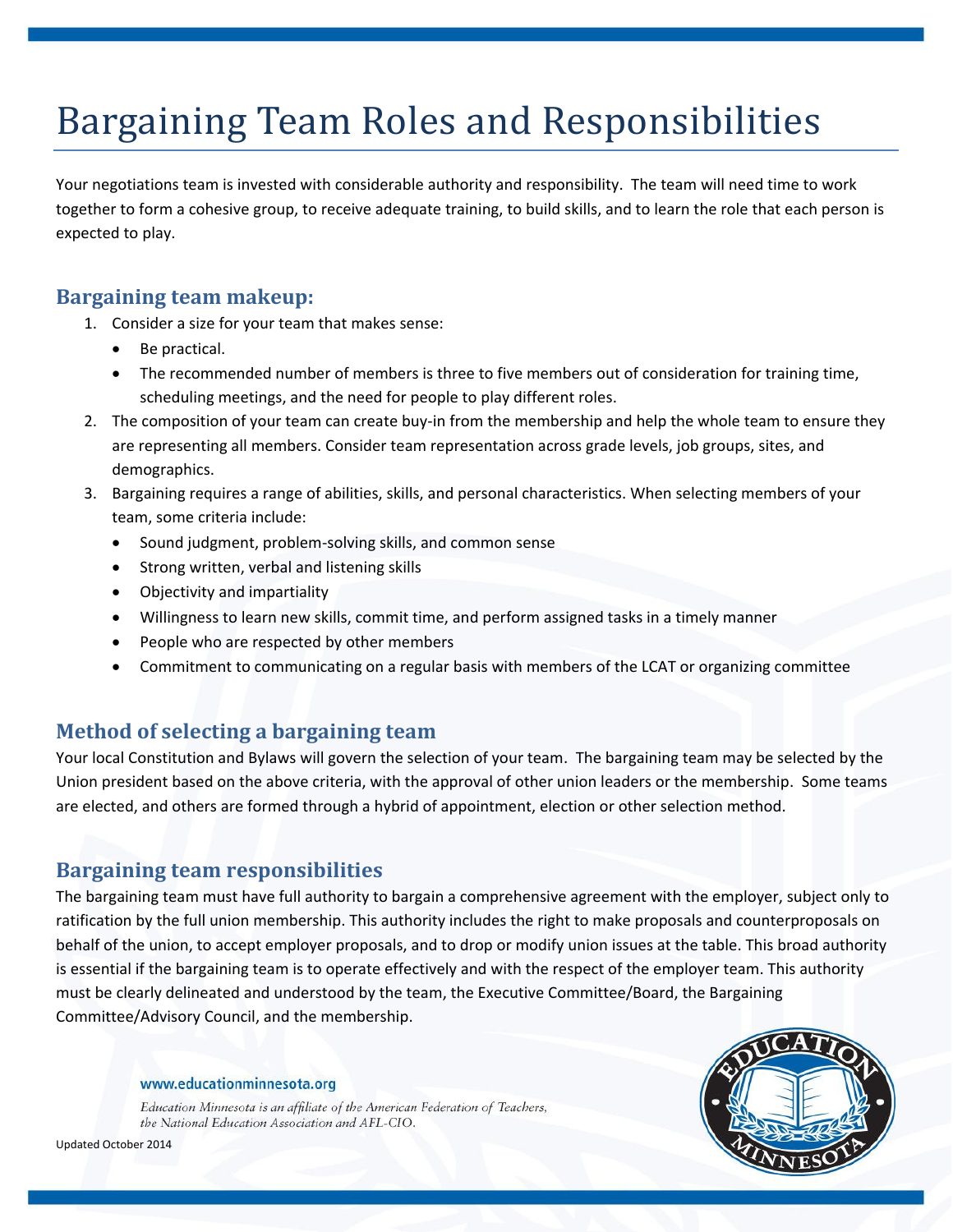### *Other, specific responsibilities include:*

- Securing input necessary to develop formal proposals
- Writing and researching proposals
- Developing rationale, organizing data and calculating costs in support of proposals
- Planning strategy for effective bargaining
- Reaching agreement with the employer subject to member ratification
- Communicating on a regular basis with the union president, executive committee, and membership. Communication includes seeking input from members in addition to regular updates to members.

## **Roles associated with the bargaining team**

- Spokesperson
- Note-taker or recording secretary
- Costing and finance expert
- Subject matter expert
- President
- LCAT or organizing committee member

#### **Spokesperson**

The spokesperson chairs the bargaining team and when engaged in traditional bargaining, does all the speaking on behalf of the union/organization, unless a specific delegation is made to another member. A bargaining team member should pass written notes to the spokesperson or ask for a caucus if team discussion is necessary. The spokesperson must be alert, assertive, and intelligent. A team may elect to have a different spokesperson designated on different issues; that person should be deputized to run the negotiations session as needed.

#### *Responsibilities:*

- 1. Assemble the issues to bargain.
- 2. Understand and explore the other side's issues.
- 3. Know the bargaining history between the parties.
- 4. Establish faith, trust, and credibility.
- 5. Understand and plan to address external issues.
- 6. Pick bargaining strategy, timeline, bottom line, and worst-case scenario.
- 7. Attend meetings with members throughout negotiations.
- 8. Be innovative.
- 9. Serve as spokesperson at the table.
- 10. Pick a style for negotiating that works for you.
- 11. Serve as liaison to the LCAT or Organizing Committee

#### **Note-taker or recording secretary**

Bargaining history is an important outcome of the negotiations process. Our records can determine not only what ends up in the final contract but the intent and interpretation of the language. Note-takers are responsible not just for recording each session but ensuring that a continuous archive of bargaining records is maintained by the local.

#### *Responsibilities:*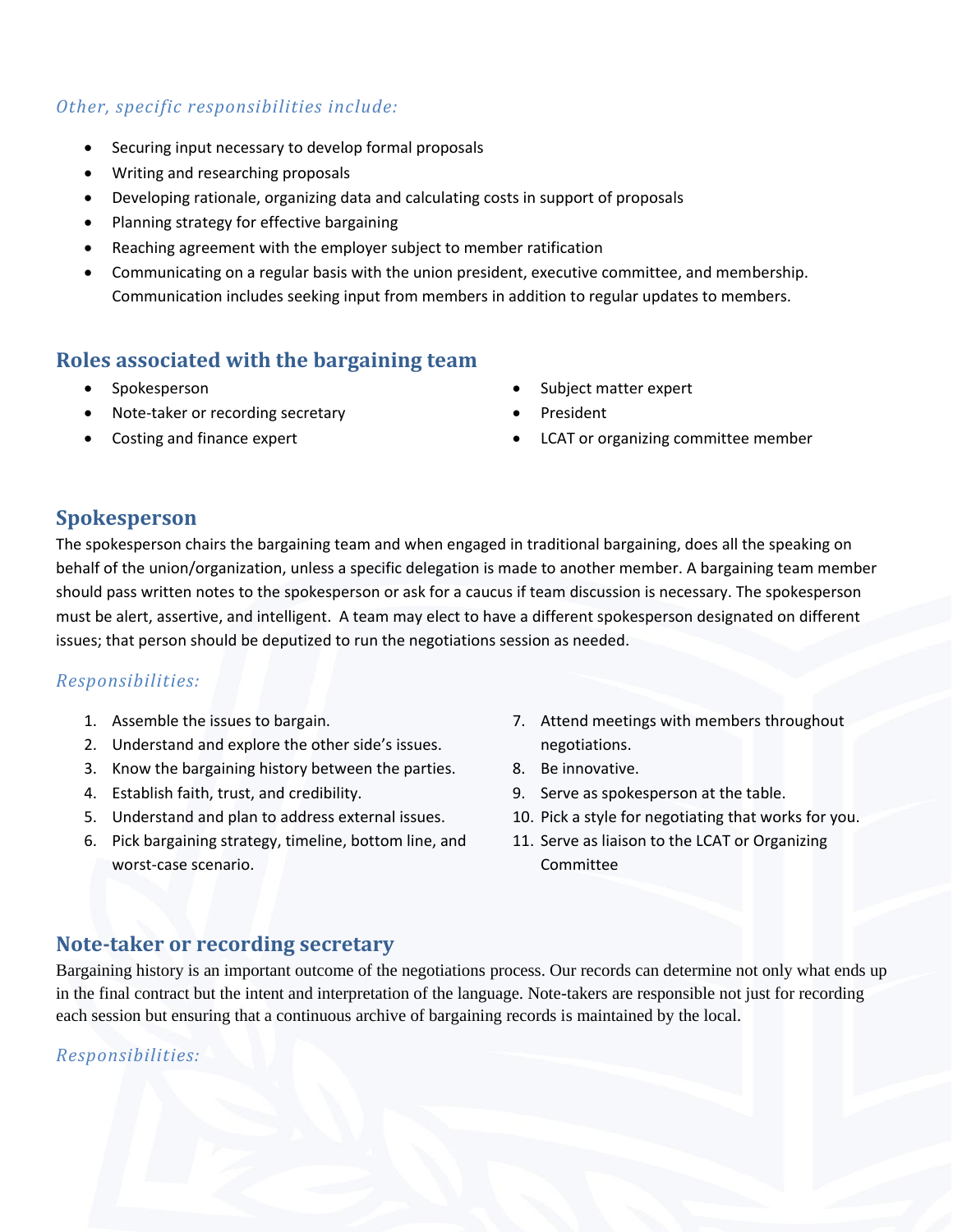- 1. Take notes at actual bargaining sessions and otherwise gather information.
- 2. Gather and organize documents before/during/after bargaining.
- 3. Retrieve information upon request.
- 4. Assist in typing/reproduction of proposals/counterproposals.
- 5. Data/documents to watch for, gather, organize, preserve:
- 6. Written proposals
- 7. ULP evidence (memorandums, newsletters, newspaper articles, management/governance minutes (e.g. Executive Committee/Board minutes)
- 8. Finances (audit, salary schedule, training and experience grids, budgets, etc.)
- 9. Tentative Agreements
- 10. Summary of contract changes (given to general membership at ratification)
- 11. Surveys/survey results
- 12. Miscellaneous data (e.g. grievance documents, information from members, etc.)
- 13. Take notes at the bargaining table:
- 14. Ensure it will be of use
- 15. Get quotes: Who said it, date, and time. If possible, record it on the proposal to which it pertains
- 16. Information to watch for, gather, organize, preserve:
- 17. Date, time, author of proposals
- 18. Rationale for proposals
- 19. What the languages means, doesn't mean, change in meaning
- 20. ULP evidence
- 21. Why was a specific proposal withdrawn? Was there a condition stated upon withdrawal?
- 22. Definitions of words used in proposals or existing contract
- 23. Proposals made that weren't achieved
- 24. Mediation-related information
- 25. Information needed upon request during bargaining (current proposals, meeting date, positions, etc.)
- 26. Mechanics to achieve above:
- 27. Organize a "filing" system in advance
- 28. Maintain documents in a format from which copies can easily be made
- 29. What to do with records after settlement?
- 30. Murphy's Law: As soon as you throw something away, you'll need it!
- 31. Maintain in such a manner it can be accessed for arbitrations over language disputes

## **Costing and finance expert**

Successful negotiations will require knowing not just the financial cost of your proposals, but that of the employer. Running cost estimates should be done on an ongoing basis, using whatever technology is most expedient. In almost all cases, the costing expert uses spreadsheets to maintain cost estimates on each proposal, and may also be responsible for showing the affordability of a proposal based on research of the employer's finances.

#### *Responsibilities:*

- 1. Maintain costing spreadsheets for all union and district proposals.
- 2. Research district finances, both current and historical.
- 3. Understand conversational school finance.
- 4. Educate members about the district financial position in order to leverage a settlement.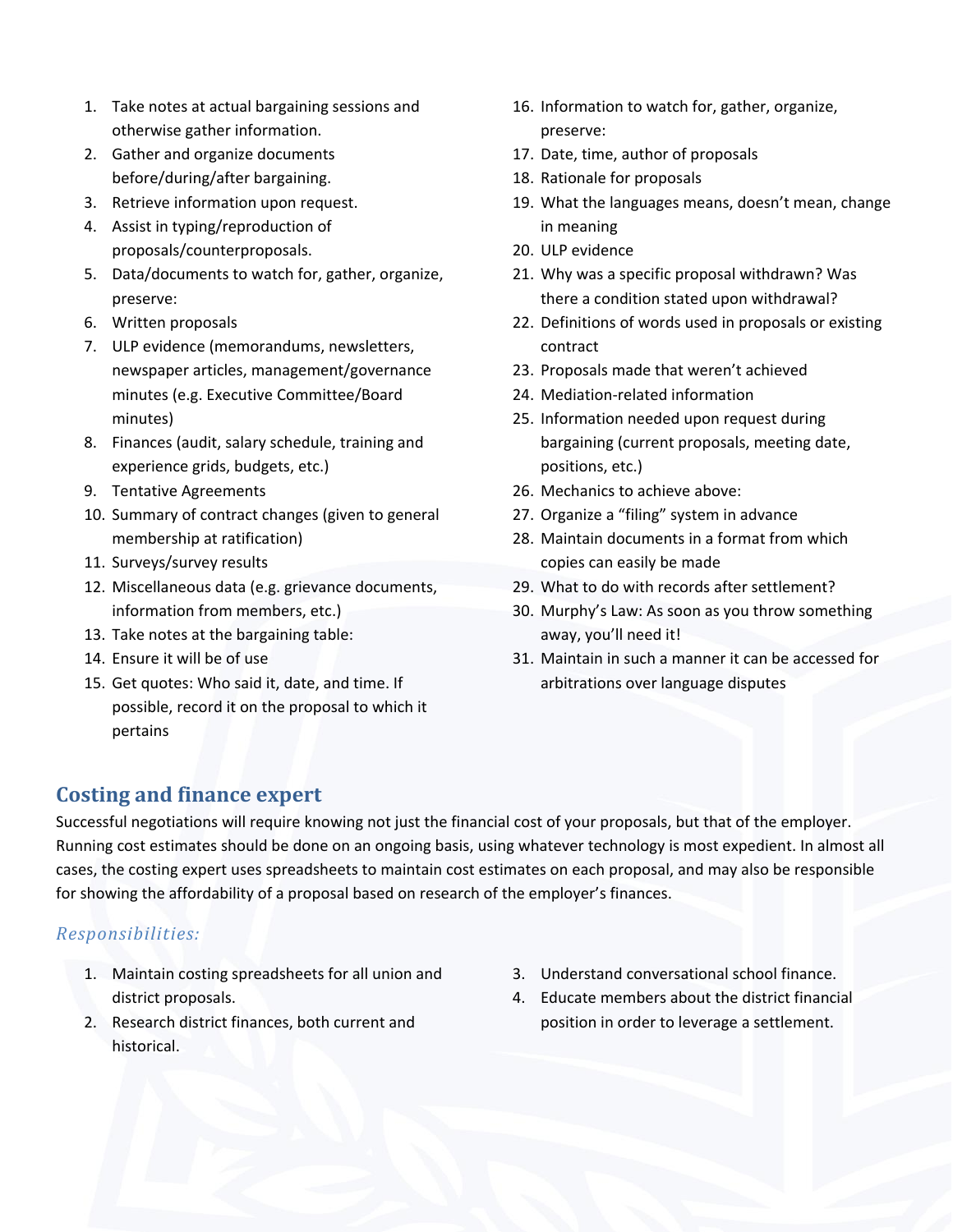## **Subject matter expert**

Negotiations is an increasingly complicated process, requiring deep knowledge of both professional issues like evaluation, curriculum, and training, and traditional bargaining issues like compensation and benefits. Members of the bargaining team may be designated as "expert witnesses" on a particular subject, such as insurance benefits. Bargaining teams may also bring in members from outside the team to serve as subject matter experts as warranted by a particular proposal, such as inviting a special education teacher to present proposals on caseload and paperwork issues.

#### *Responsibilities:*

- 1. Research a particular issue or set of issues from both an objective perspective and a member perspective.
- 2. Understand the issue thoroughly
- 3. Understand how the issue affects members
- 4. Assist with creating rationale for proposals for which you serve as an expert
- 5. Present proposals and provide documentation, research, and member voice in support of proposals

## **Local Union President**

Generally, local presidents do not serve on bargaining teams. The team and president complement and supplement each other in the goal of winning an effective contract. The team bargains while the president provides support and resources to the team. In some cases, a local may choose to include the president on the team. It's a good idea to consider the pros and cons of including the local president on the team.

#### *Pros:*

- Knows the overall needs of the local
- Privy to many issues that may need to be discussed in bargaining
- Has positional power within the local
- Has relationships with the employer that may assist the bargaining team in reaching agreement

#### *Responsibilities*

- 1. Serves as the chief administrative officer
	- Ensure constitution provisions are enforced
	- Implement bargaining policy
	- Chief decision-maker within the local
	- Chairs meetings of the local

#### *Cons:*

- Serving on the team makes the president unavailable to mediate disputes later in the bargaining process
- Workload should be shared by other leaders
- Failure to delegate means difficulty recruiting leaders to the president position
- 2. Provides direction and leadership
	- Does not allow the union to use tunnel-vision.
	- Maintains control and order ultimate authority
	- Stays clean on the issues

## *Relationship of Team and Local Union President*

The crucial role of the president in relation to the team is to think organizationally by:

1. Coordinating the overall program and action of the union so they are in concert with the strategy, tactics, and priorities used by the bargaining team.